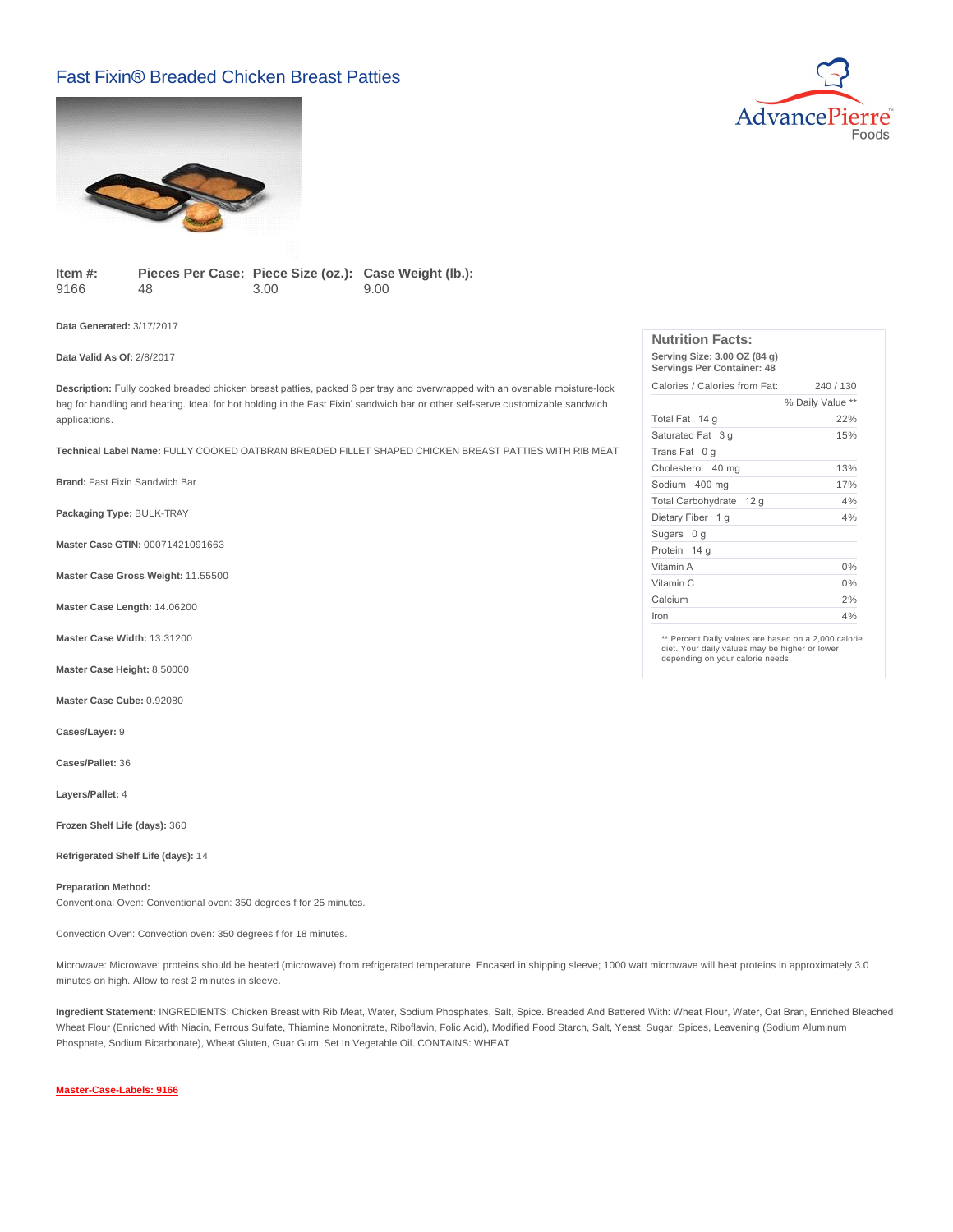# **Nutritional Data:**

| <b>Name</b>               | UoM  | Per Serving Per 100g |       |
|---------------------------|------|----------------------|-------|
| Calcium                   | mg   | 10.0                 | 12.0  |
| Calories                  | kcal | 235.2                | 280.0 |
| <b>Calories from Fat</b>  | kcal | 128.3                | 152.7 |
| Cholesterol               | mg   | 38.4                 | 45.8  |
| Dietary Fiber             | g    | 0.7                  | 0.9   |
| Iron                      | mg   | 0.8                  | 1.0   |
| Protein                   | g    | 13.6                 | 16.2  |
| <b>Saturated Fat</b>      | g    | 3.2                  | 3.8   |
| <b>Serving Size</b>       | g    | 84.0                 | 100.0 |
| Sodium                    | mg   | 403.7                | 480.6 |
| Sugars                    | g    | 0.3                  | 0.4   |
| <b>Total Carbohydrate</b> | g    | 12.1                 | 14.5  |
| <b>Total Fat</b>          | g    | 14.2                 | 16.9  |
| <b>Trans Fat</b>          | g    | 0.1                  | 0.1   |
| Vitamin A                 | IJ   | 46.3                 | 55.1  |
| Vitamin C                 | mg   | 0.5                  | 0.6   |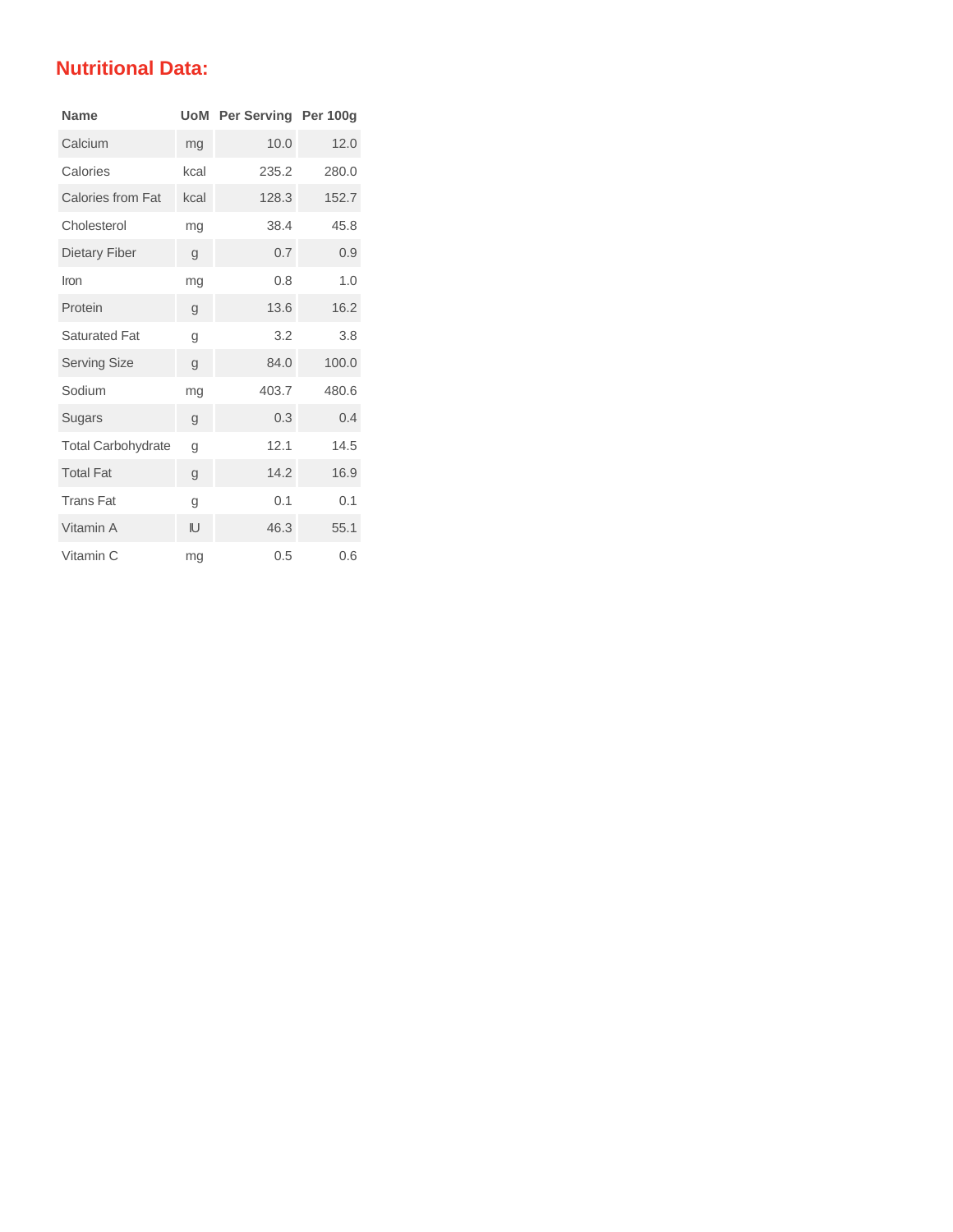## Fast Fixin® Boneless BBQ Pork Rib Patties





**Item #:** 9167 Pieces Per Case: Piece Size (oz.): Case Weight (lb.): 48 3.10 9.30

**Data Generated:** 3/17/2017

### **Data Valid As Of:** 2/8/2017

**Description:** Fully cooked flame BBQ pork rib patties, packed 6 per tray and overwrapped with an ovenable moisture-lock bag for easy handling and heating. Ideal for hot holding in the Fast Fixin' sandwich bar or other self-serve customizable sandwich applications.

**Technical Label Name:** Boneless BBQ Pork Rib Patties

**Brand:** Fast Fixin Sandwich Bar

**Packaging Type:** BULK-TRAY

**Master Case GTIN:** 00071421091670

**Master Case Gross Weight:** 11.85500

**Master Case Length:** 14.06200

**Master Case Width:** 13.31200

**Master Case Height:** 8.50000

**Master Case Cube:** 0.92080

**Cases/Layer:** 9

**Cases/Pallet:** 36

**Layers/Pallet:** 4

**Frozen Shelf Life (days):** 360

#### **Refrigerated Shelf Life (days):** 14

#### **Preparation Method:**

Microwave: From a refrigerated state: heat product encased in shippingsleeve on high for approximately 3 minutes. Allow to rest 2minutes in sleeve before removing.

**Ingredient Statement:** INGREDIENTS: Pork, Barbecue Sauce (Tomato Paste, High Fructose Corn Syrup, Water, Corn Syrup, Distilled Vinegar, Molasses, Salt, Mustard Bran, Natural Hickory Smoke Flavor, Spices, Onion Powder, Garlic Powder, Sodium Benzoate, Caramel Color, Sugar, And Natural Flavor), Water, Seasoning (Tomato Powder (Dehydrated Tomato), Dextrose, Brown Sugar, Artificial Vinegar (Malic Acid, Sodium Acetates, Lactose, Fumaric Acid, Artificial Flavorings), Powdered Worcestershire Sauce (Corn Syrup Solids, Salt, Garlic Powder, Sugar, Spices, Soy Sauce Solids (Wheat, Soybeans, Salt, Maltodextrin, Caramel Color), Tamarind, Natural Flavor), Spices, Spice Extractive, Onion Powder, Natural Smoke Flavor, Garlic Powder), Textured Vegetable Protein Product (Soy Protein Concentrate, Caramel Color, Zinc Oxide, Niacinamide, Ferrous Sulfate, Copper Gluconate, Vitamin A Palmitate, Calcium Pantothenate, Thiamine Mononitrate, Pyridoxine Hydrochloride, Riboflavin, Cyanocobalamin), Salt, Sodium Phosphates. CONTAINS: MILK, WHEAT, SOY

## **[Master-Case-Labels: 9167](http://www.advancepierre.com/pdf/Master-Case-Labels/9167.jpg)**

| NUTHION FACTS:                                             |                  |
|------------------------------------------------------------|------------------|
| Serving Size: 3.10 OZ (87 g)<br>Servings Per Container: 48 |                  |
| Calories / Calories from Fat:                              | 290/200          |
|                                                            | % Daily Value ** |
| Total Fat 22 q                                             | 34%              |
| Saturated Fat 8 g                                          | 40%              |
| Trans Fat 0 g                                              |                  |
| Cholesterol 45 mg                                          | 15%              |
| Sodium 590 mg                                              | 25%              |
| Total Carbohydrate 10 q                                    | 3%               |
| Dietary Fiber 1 g                                          | 4%               |
| Sugars 3 g                                                 |                  |
| Protein 11 g                                               |                  |
| Vitamin A                                                  | 8%               |
| Vitamin C                                                  | 4%               |
| Calcium                                                    | 6%               |
| Iron                                                       | 6%               |

**Nutrition Facts:**

\*\* Percent Daily values are based on a 2,000 calorie diet. Your daily values may be higher or lower depending on your calorie needs.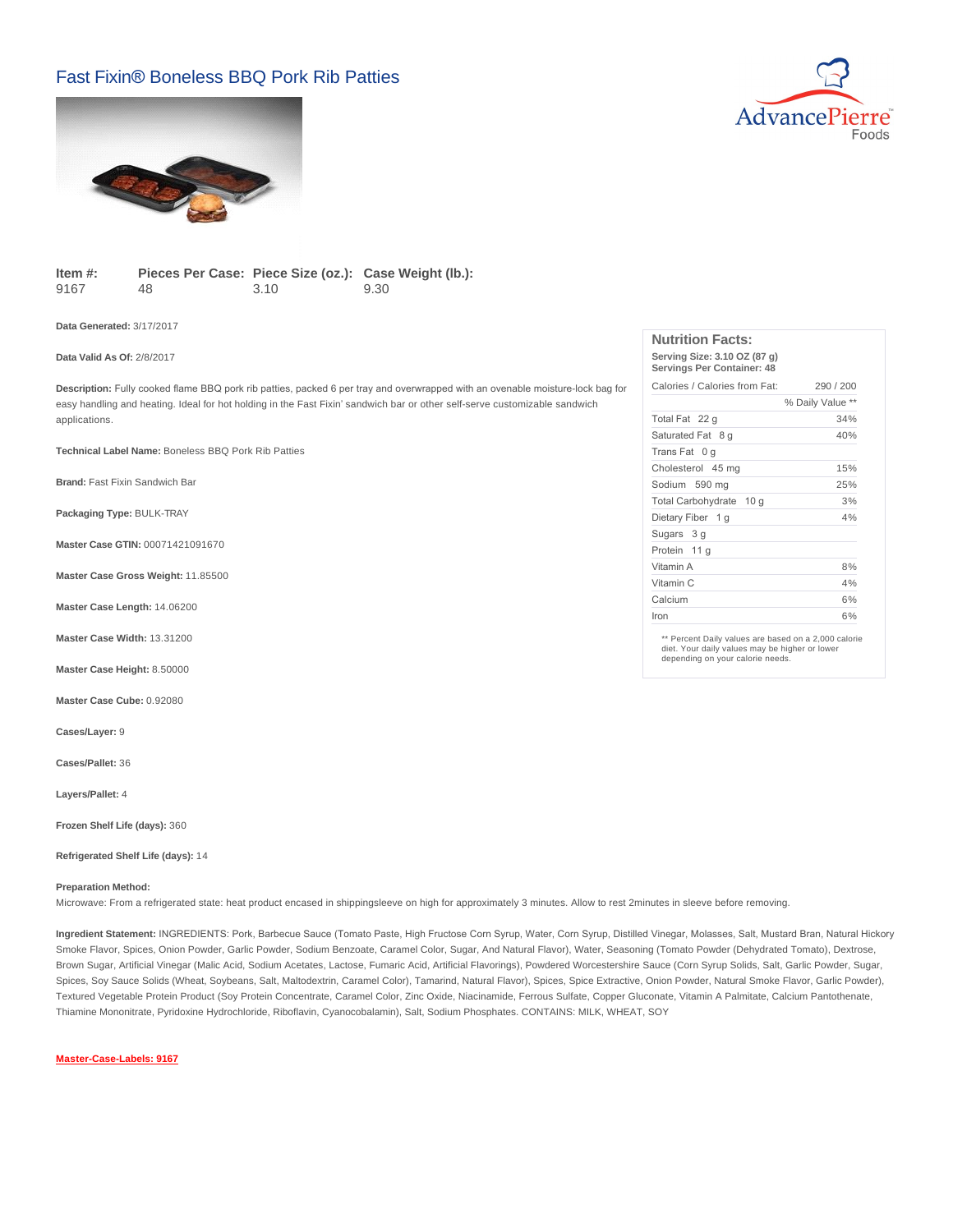# **Nutritional Data:**

| <b>Name</b>               |      | <b>UoM</b> Per Serving Per 100g |       |
|---------------------------|------|---------------------------------|-------|
| Calcium                   | mg   | 52.7                            | 60.8  |
| Calories                  | kcal | 286.3                           | 329.9 |
| Calories from Fat         | kcal | 201.7                           | 232.3 |
| Cholesterol               | mg   | 45.8                            | 52.8  |
| Dietary Fiber             | g    | 1.1                             | 1.3   |
| Iron                      | mg   | 1.2                             | 1.4   |
| Protein                   | g    | 10.9                            | 12.6  |
| <b>Saturated Fat</b>      | g    | 7.8                             | 8.9   |
| <b>Serving Size</b>       | g    | 86.8                            | 100.0 |
| Sodium                    | mg   | 588.8                           | 678.3 |
| Sugars                    | g    | 2.8                             | 3.3   |
| <b>Total Carbohydrate</b> | g    | 9.5                             | 10.9  |
| <b>Total Fat</b>          | g    | 22.4                            | 25.8  |
| <b>Trans Fat</b>          | g    | 0.1                             | 0.1   |
| Vitamin A                 | IJ   | 403.5                           | 464.9 |
| Vitamin C                 | mg   | 2.7                             | 3.1   |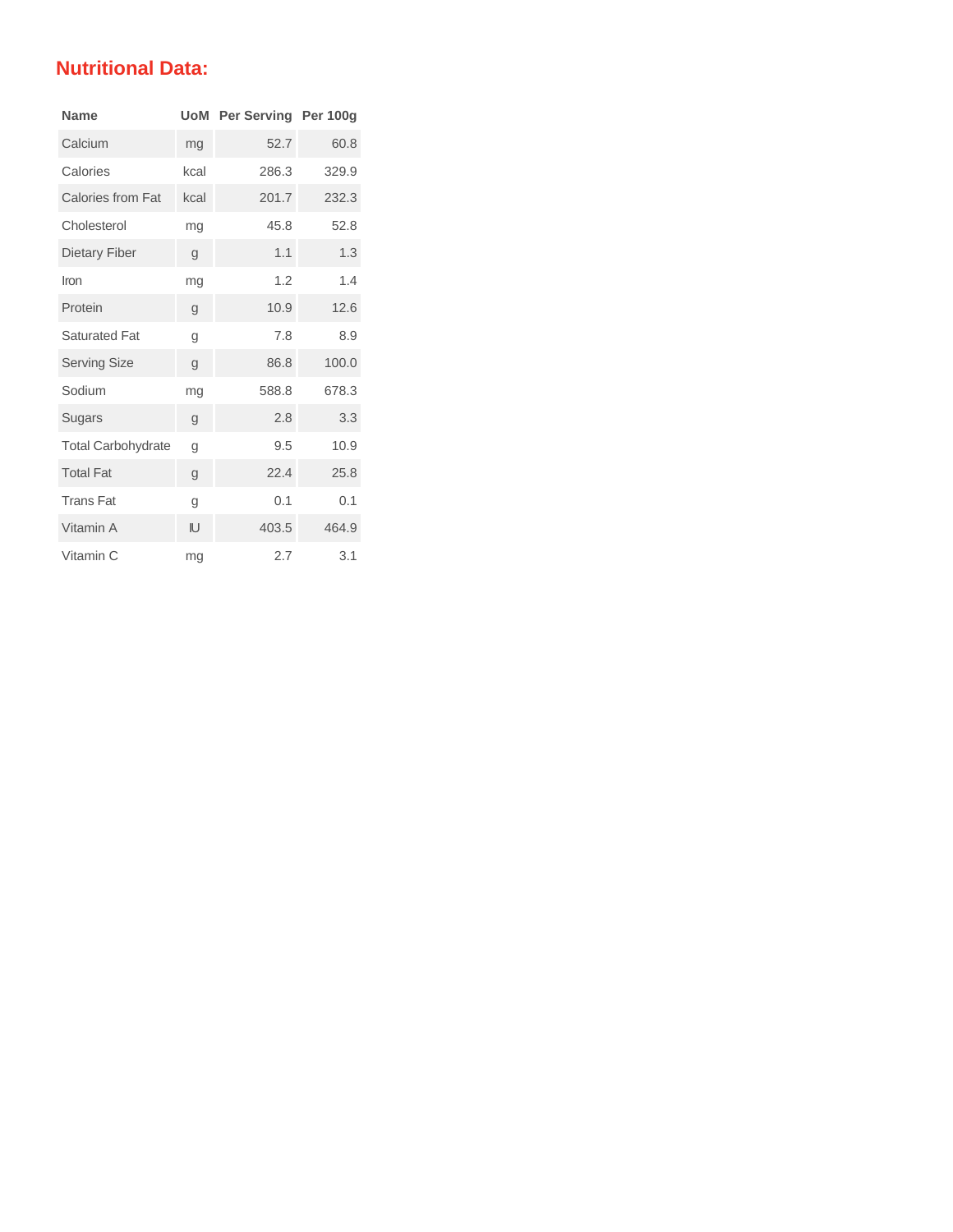# Fast Fixin® Flame Broiled Angus Beef Patty





**Item #:** 9168 Pieces Per Case: Piece Size (oz.): Case Weight (lb.): 48 3.00 9.00

**Data Generated:** 3/17/2017

**Data Valid As Of:** 2/8/2017

**Description:** Fully cooked flame broiled angus patties, packed 6 per trayand overwrapped with an ovenable moisture-lock bag for easyhandling and heating. Ideal for hot holding in the Fast Fixin' sandwich bar or other self-serve customizable sandwich applications.

**Technical Label Name:** Fully Cooked Angus Beef Patties

**Brand:** Fast Fixin Sandwich Bar

**Packaging Type:** BULK-TRAY

**Master Case GTIN:** 00071421091687

**Master Case Gross Weight:** 11.55400

**Master Case Length:** 14.06200

**Master Case Width:** 13.31200

**Master Case Height:** 8.50000

**Master Case Cube:** 0.92080

**Cases/Layer:** 9

**Cases/Pallet:** 36

**Layers/Pallet:** 4

**Frozen Shelf Life (days):** 360

### **Refrigerated Shelf Life (days):** 14

**Preparation Method:**

Microwave: From a refrigerated state: heat product encased in shippingsleeve on high for approximately 3 minutes. Allow to rest 2minutes in sleeve before removing.

**Ingredient Statement:** INGREDIENTS: Angus Beef, Water, Encapsulated Salt, Dextrose, Seasoning (Natural Flavor, Maltodextrin, Gum Arabic, Salt, Beef Fat, Sunflower Oil), Sodium Phosphates, Spice.

**[Master-Case-Labels: 9168](http://www.advancepierre.com/pdf/Master-Case-Labels/9168.jpg)**

| <b>Nutrition Facts:</b>                                    |                  |
|------------------------------------------------------------|------------------|
| Serving Size: 3.00 OZ (84 g)<br>Servings Per Container: 48 |                  |
| Calories / Calories from Fat:                              | 210/150          |
|                                                            | % Daily Value ** |
| Total Fat 16 g                                             | 25%              |
| Saturated Fat 7 g                                          | 35%              |
| Trans Fat 0.5 g                                            |                  |
| Cholesterol 60 mg                                          | 20%              |
| Sodium 370 mg                                              | 15%              |
| Total Carbohydrate 1 q                                     | 0%               |
| Dietary Fiber 0 g                                          | 0%               |
| Sugars 1 g                                                 |                  |
| Protein 14 g                                               |                  |
| Vitamin A                                                  | $0\%$            |
| Vitamin C                                                  | $0\%$            |
| Calcium                                                    | 2%               |
| Iron                                                       | 8%               |

\*\* Percent Daily values are based on a 2,000 calorie diet. Your daily values may be higher or lower depending on your calorie needs.